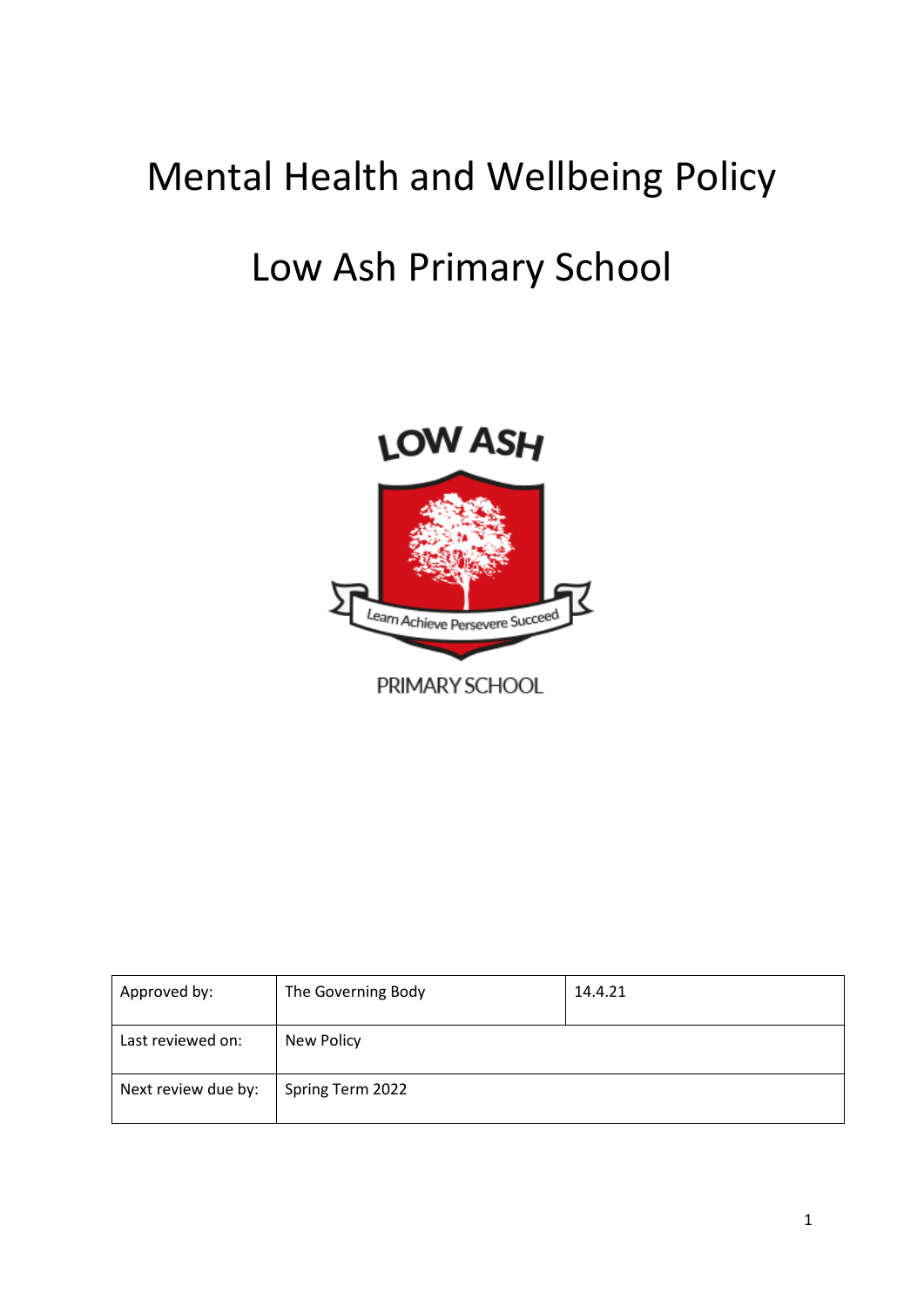## **Policy Statement**

At Low Ash Primary School, we are committed to supporting the emotional health and wellbeing of our pupils and staff.

We have a supportive, warm and caring ethos and our approach is respectful and nurturing, where each individual and contribution is valued.

At our school we know that everyone experiences life challenges that can make us vulnerable and there are times when any one of us may need additional emotional support. We take the view that positive mental health is everybody's business and that we all have a role to play.

## At our school we:

- help children to understand and express their emotions and feelings
- help children regulate their emotions
- help children feel comfortable sharing any concerns orworries
- help children to form and maintain relationships
- promote self-esteem and ensure children know that they are important and valued
- encourage children to be confident and be the best that they can be
- help children to develop emotional resilience and to manage setbacks

We promote a mentally healthy environment through:

- promoting our school values and encouraging a sense of community
- promoting pupil voice and opportunities to participate in decision-making, including a Pupil Wellbeing Group as well as our School Council
- celebrating all achievements, both academic and non-academic
- encouraging pupils to take responsibility for themselves and others
- providing opportunities to reflect on thoughts and feelings
- access to appropriate support that meets pupils' individual needs

We pursue our aims through:

• universal whole school approaches, including implementation of the Thrive Approach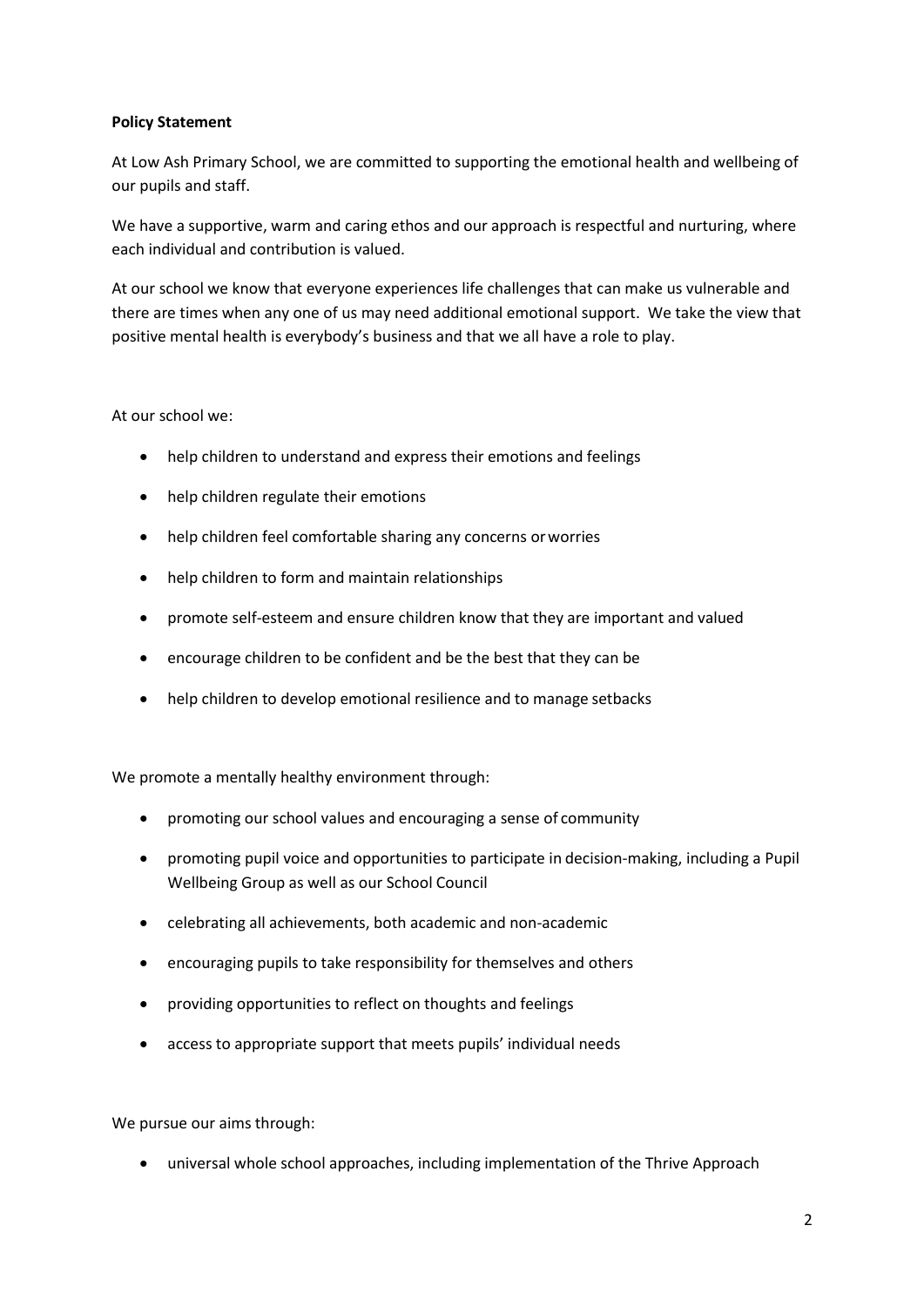- support for pupils going through recent difficulties, including bereavement
- targeted approaches aimed at pupils with more complex or long term difficulties, such as attachment difficulties

## **Scope**

This policy should be read in conjunction with our Medical policy and our SEND policy in cases where pupils mental health needs overlap with these. This policy should also be read in conjunction with Behaviour and Anti-bullying and PSHE policies. It should also sit alongside child protection and safeguarding procedures.

## **Lead Members of Staff**

Whilst all staff have a responsibility to promote the mental health of students, staff with a specific, relevant remit include:

Janina Grimshaw - Designated Safeguarding Lead, Mental Health Lead (including Youth and Adult Mental Health First Aider) and Licensed Thrive Practitioner

Beth Medhurst – Deputy Designated Safeguarding Lead and Adult Mental Health First Aider

Fiona Meer – Deputy Designated Safeguarding Lead

Dan Hurst – Named Person for Safeguarding

Louise Robinson – Named Person for Safeguarding

Lisa Thompson – Learning Mentor, delivering 1:1 and group emotional wellbeing support and with responsibility for family support and attendance

Claire Dyson – Learning Mentor, delivering 1:1 and group emotional wellbeing support

#### **Teaching**

The skills, knowledge and understanding needed by our students to keep themselves mentally healthy and safe are included as part of our developmental PSHE curriculum.

The specific content of lessons will be determined by the specific needs of the cohort we are teaching but we will also use the PSHE Association Guidance to ensure that we teach mental health and emotional wellbeing issues in a safe and sensitive manner.

We also deliver Mindfulness lessons throughout Key Stage Two.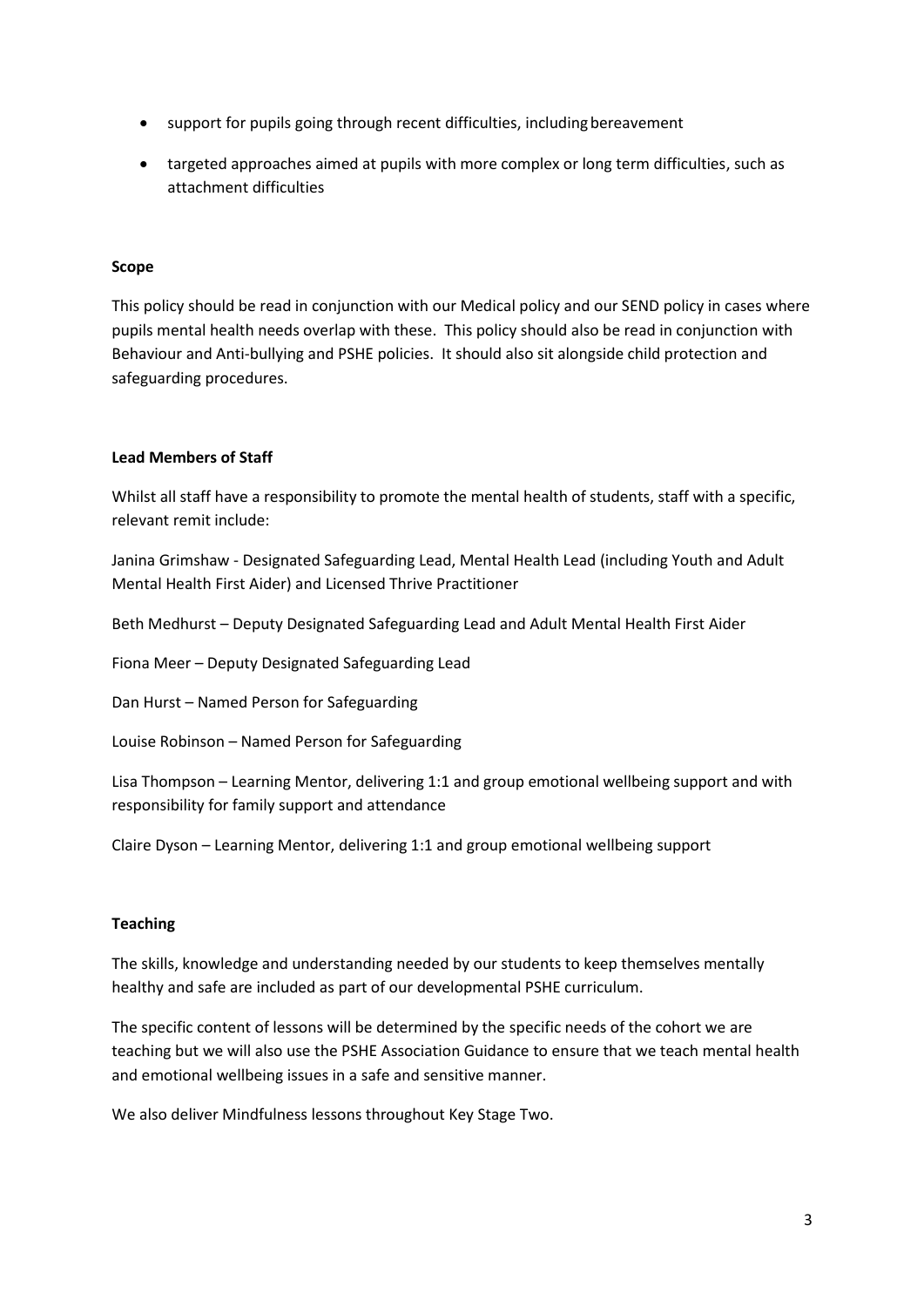## **Targeted Support**

The school will offer support through targeted approaches for individual pupils or groups of pupils which may include:

- social skills activities, e.g. Lego Therapy, social skills games
- Drawing and Talking
- Emotional Literacy activities
- emotion management, e.g. 'worry eaters', 'the incredible 5 point scale'
- implementation of Thrive Approach Action Plans
- therapeutic activities, including art, relaxation and mindfulness techniques

The school will make use of resources to assess and track wellbeing as appropriate including:

- Strengths and Difficulties Questionnaire
- NFER
- The Boxall Profile
- Thrive Approach screening

#### **Signposting**

We will ensure that staff, pupils and parents are aware of what support is available within our school and how to access further support.

## **Identifying Needs**

School staff may become aware of warning signs which indicate a student is experiencing mental health or emotional wellbeing issues. These warning signs should always be taken seriously and staff observing any of these warning signs should communicate their concerns with the Designated Safeguarding Lead and Mental Health Lead, following school safeguarding procedure.

Possible warning signs include:

- changes in eating/sleeping habits
- becoming socially withdrawn
- changes in activity and mood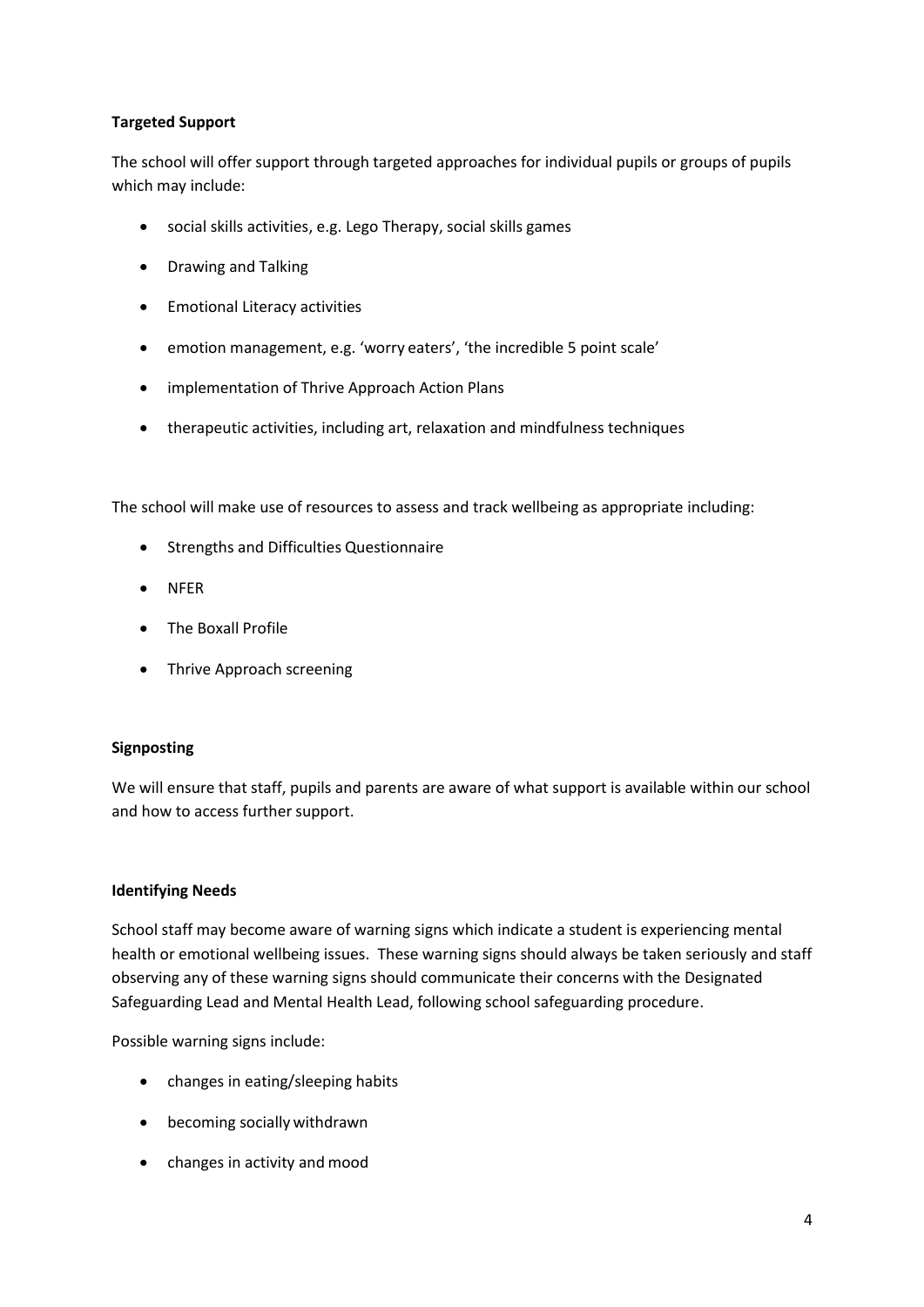- talking about self-harm or suicide
- expressing feelings of failure, uselessness or loss of hope
- repeated physical pain or nausea with no evident cause
- an increase in lateness or absenteeism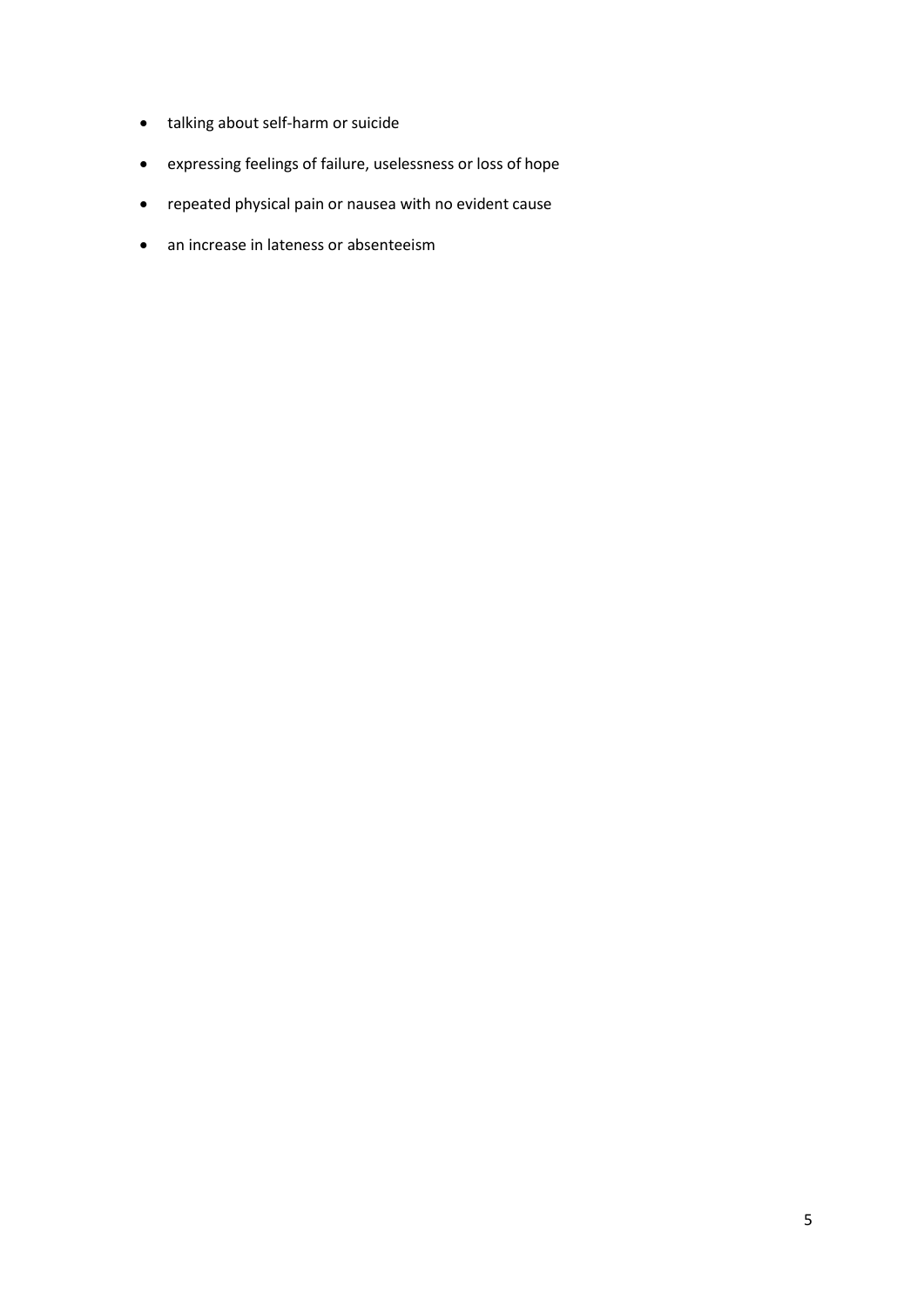#### **Working with Parents and Carers**

In order to support parents and carers, we will:

- highlight sources of information and support about mental health and emotional wellbeing on our school website and through our half-termly newsletter, Low Ash News
- share and allow parents to access sources of further support, e.g. parent forums
- ensure that all parents are aware of who to talk to if they have concerns about their child
- make our emotional wellbeing and mental health policy easily accessible to parents
- share ideas about how parents can support positive mental health intheir children through School Ping, the school website and our half-termly newsletter, Low Ash News
- keep parents informed about the mental health topics their children are learning about in PSHE and share ideas for extending and exploring this learning at home

#### **Working with other agencies and partners**

As part of our targeted provision, the school will work with other agencies to support children's emotional health and wellbeing, including:

- School Nursing Team
- Educational Psychology Team
- Social Emotional Mental Health Team
- Paediatricians
- CAMHS (child and adolescent mental health service)
- Young Carers support service
- Barnardo's
- Early Help workers

*Please note this is not an exhaustive list.*

**Training**